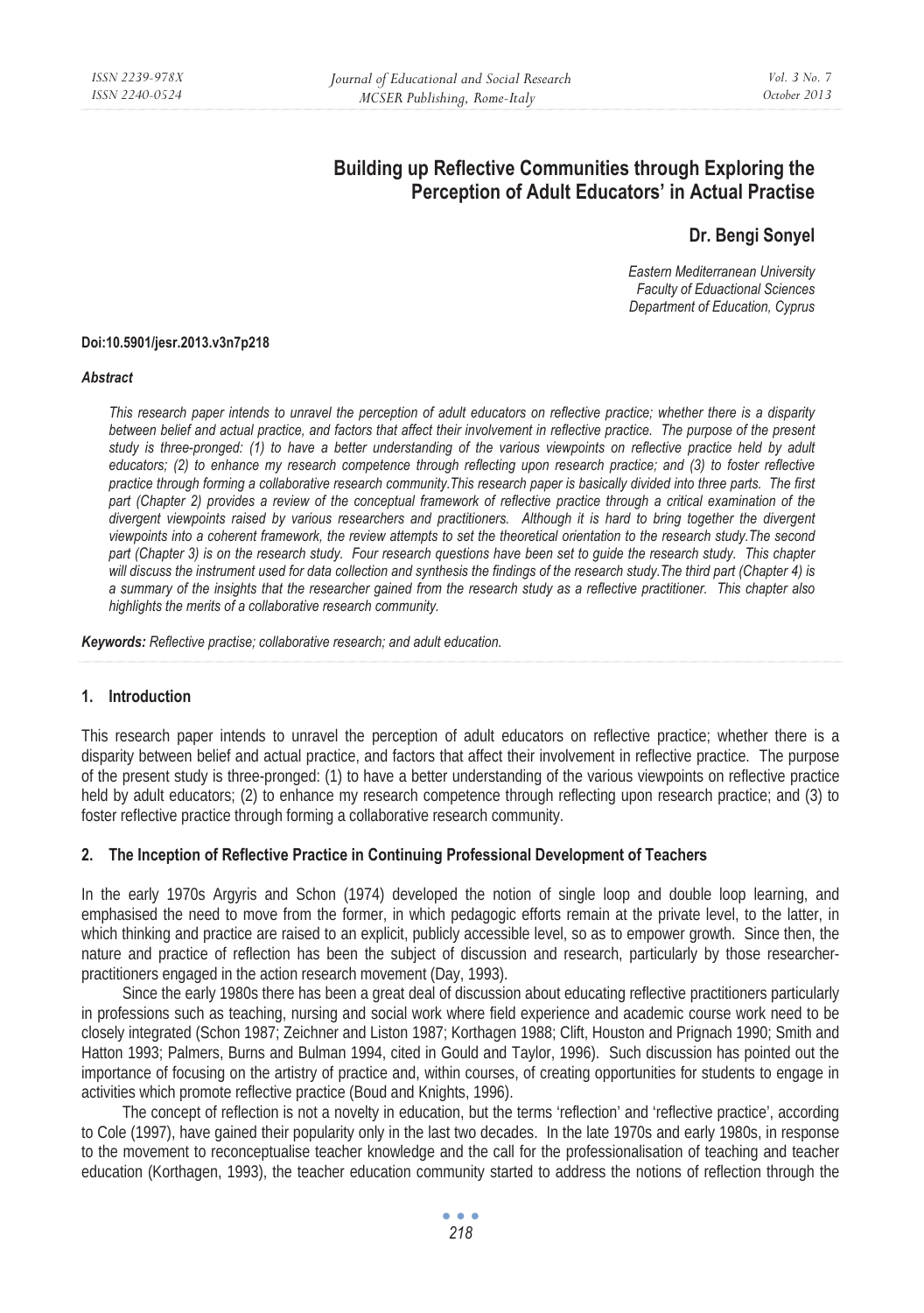works of a great number of scholars. Since then the concept has been explored in greater depth and translated into diverse theoretical frameworks, which gradually develop into a guiding principle for teacher education.

#### *2.1 Why Reflection/Reflective Practice*

#### *2.1.1 As a means for professional development*

McLaughlin (1993) maintains that capacity for reflection, feedback, and problem solving were of central importance to communities of professionals endeavouring to respond effectively to today's students, and classroom challenges beyond the capacity of an individual teacher result in collective reflection and development. He puts it:

*'Effective responses to the challenges of contemporary classrooms require a spirited, reflective professional community of teachers – a workplace setting that allows examination of assumptions about practice, focuses collective expertise on solutions based on classroom realities, and support efforts to change and grow professionally.' (McLaughlin 1993: 98)* 

#### *2.1.2 As a bridge between theory and practice*

The existing experience of practitioners is an important source of knowledge, and the ability to reflect on and share experience is a powerful form of learning. It is maintained that the use of reflective practice both assists in the integration of theory with practice and enables practitioners to improve their skills of clinical reasoning (Williams 1998). In fact it is argued that professionals can be assisted to formulating theories from their practice at different levels of reflection (Griffiths & Tann 1992).

Williams (1998) notes that professionals need to retain critical control over the more intuitive aspects of their practice by regular reflection, self-evaluation and the opportunity to learn from colleagues. By these means, practice does not remain at a standstill, but is open to challenge and review. Therefore, in creating a learning environment in which reflective practice is encouraged, the gap between theory and practice can be explored and new theories developed.

## *2.1.3 As an aim of education*

Van Manen (1995) stresses that teaching is not only governed by principles of effectiveness, but also by special normative, ethical, or affective considerations. As such, reflective thinking is important not only as a tool for teaching, but also as an aim of education, said Dewey (1964: 211), since "it enables us to know what we are about when we act. It converts action that is merely appetitive, blind, and impulsive into intelligent action".

#### *2.1.4 As an integral part of professional practice*

The concept of the teacher as a reflective practitioner is, in part, a response to the sense that a technical theory-intopractice epistemology does not seem sensitive to the realisation that teacher knowledge must play an active and dynamic role in the ever-changing challenges of the school and classroom maintains that capacity. Fox presses a similar view as that of Van Manen (1995). He maintains that classroom teaching roles and the intellectual and emotional demands placed upon teachers will become more complex as the expectations of society and the needs of learners change. Engaging routinely in reflection upon thinking and practice is, therefore, a necessity in order to sustain professional health and competence. Day (1999b: 1) further notes that "it is generally agreed that reflection in, on and about practice is essential to building, maintaining and further developing the capacities of teachers to think and act professionally over the span of their careers."

Likewise, Carr and Kemmis argue that,

*" … the ideas that guide action are just as subject to change as the action itself. Therefore, only through a fundamental shift in our beliefs, values and feeling about teaching and learning, will we be effective in bringing about significant change in our practice. Creating a culture of critical reflection enhances our educative potential, and provides practitioners with opportunities to deconstruct conventional … practices." Carr and Kemmis (1986: 33)*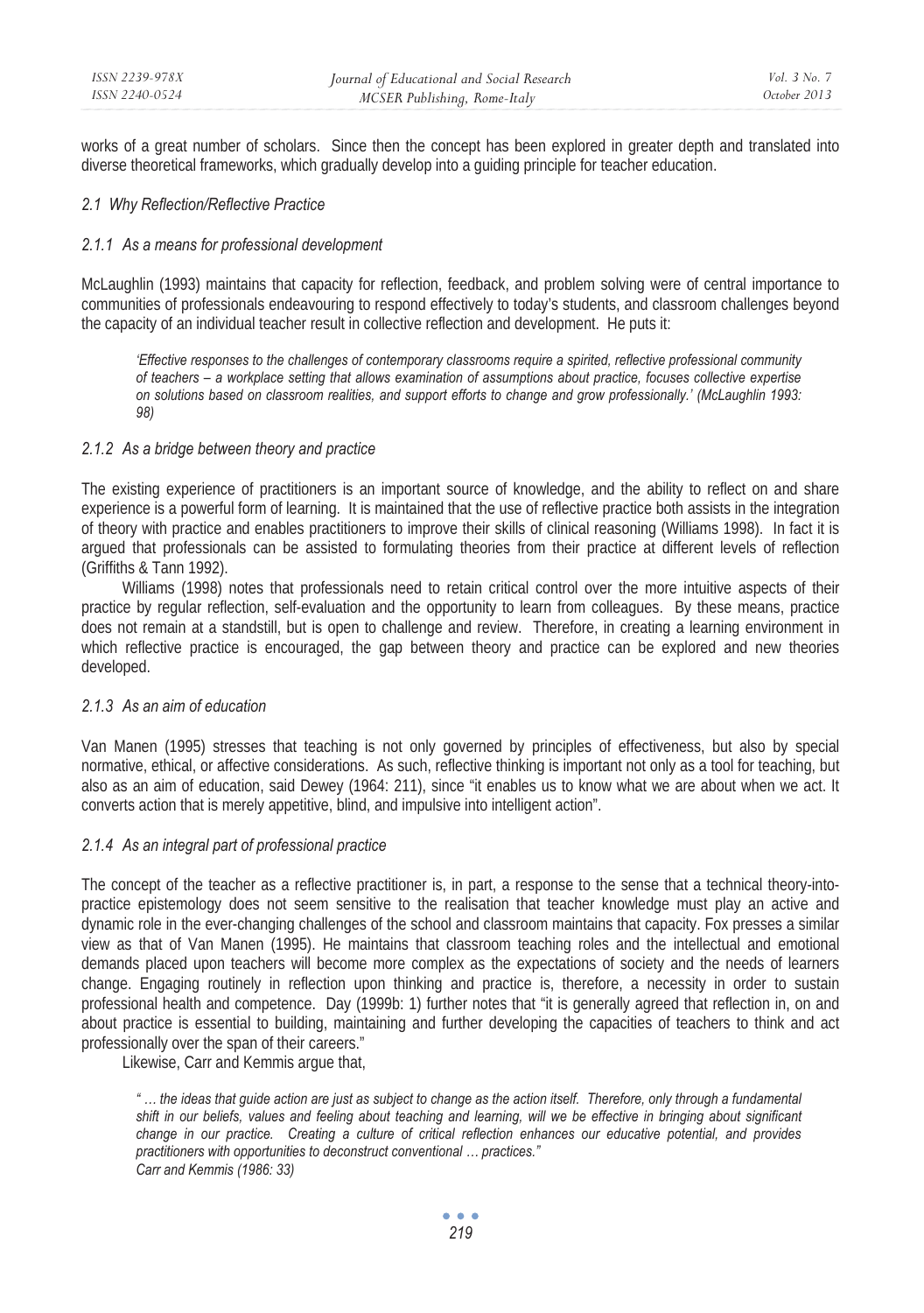## *2.2 The Underpinning Conceptual Basis of Reflection / Reflective Practice / Reflective Practitioners / Reflective Process*

## *2.2.1 Definitions of Reflection/Reflective Practice/Reflective Practitioner*

After sifting through the mound of existing literature on reflection/reflective practice/reflective practitioner, I found that the literature contained quite different interpretations to the concepts. In my view, it is largely due to the evolving theoretical and practical possibilities associated with the notions that have been engendered over the years.

Within the context of recent research on teacher thinking and practice much attention has been focused on the concept of reflection. Reflection as a term is used in a number of different ways by different authors. The concept of reflection is challenging and may refer to a complex array of cognitively and philosophically distinct methods and attitudes (van Manen, 1995). A number of definitions have been contributed by various researchers and practitioners, and they are highlighted as follows:

## *2.2.1.1 On 'reflection'*

Reflection can be used as a generic term for those intellectual and affective activities in which individuals engage to explore their experiences in order to lead to new understandings and appreciations (Boud, Keogh and Walker, 1985). A more sophisticated definition of the notion is offered by Eraut:

*" … a process in which practitioners think about their experiences after the event in order to consider what had happened and why, and whether something different might have helped. The reflective process does not attempt to deroutinise, to make everything rational or to challenge every assumption; but it does enable [a practitioner] to work at their practice, modify it and keep it under critical control. At a more sophisticated level it shades into some kind of action research." (Eraut, 1989: 175)* 

#### *2.2.1.2 On 'reflective practice'*

*"Reflective practice is a particularly intimate mode of research aimed at improving practice through systematic critical*  enquiry. The use of the term 'critical' implies review leading to a better understanding of practice and offering potential *emancipation from existing traditions or established patterns of practice." (Carr and Kemmis 1986)* 

*"In the real world reflective practice should be seen as a process whereby problems are identified and situations ameliorated through a process of pragmatic reformulation." (Golby & Appleby, 1995: 158)* 

#### *2.2.1.3 On 'reflective practitioners'*

Reflective practitioners are those who are able to investigate their teaching and to think critically about their work (Doyle 1990). Fenstermacher (1986)states that being able to establish reasons for one's action and to act in accordance with one's reasons is essential to autonomous professional teaching. Thus, the essence of reflection is the interaction of experiences with analysis of beliefs about those experiences (Newell 1996).

Copeland et al (1991) promote reflective practice as a 'process of solving problems and reconstructing meaning', and they develop four assumptions underpinning their operational definitions of reflective teachers. They are as follows:

- 1. Engaging in reflective practice involves a process of solving problems and reconstructing meaning;
- 2. Reflective practice in teaching is manifested as a stance towards inquiry;
- 3. The demonstration of reflective practice is seen to exist along a continuum or 'reflective spectrum'; and
- 4. Reflective practice occurs within a social context.

Although there are many different conceptualisations of reflection and reflective teaching, most of them seem to share the underlying assumption that teachers should use logical, rational, step-by-step analyses of their own teaching and the contexts in which that teaching takes place. Language, whether spoken or written, plays a central role in these analyses (Korthagen (1993).

### *2.2.2 The Essence of Reflective Practice*

Ghaye and Ghaye (1999) bring forward ten principles that convey the essence of reflective practice as follows:

1. needs to be understood as a discourse;

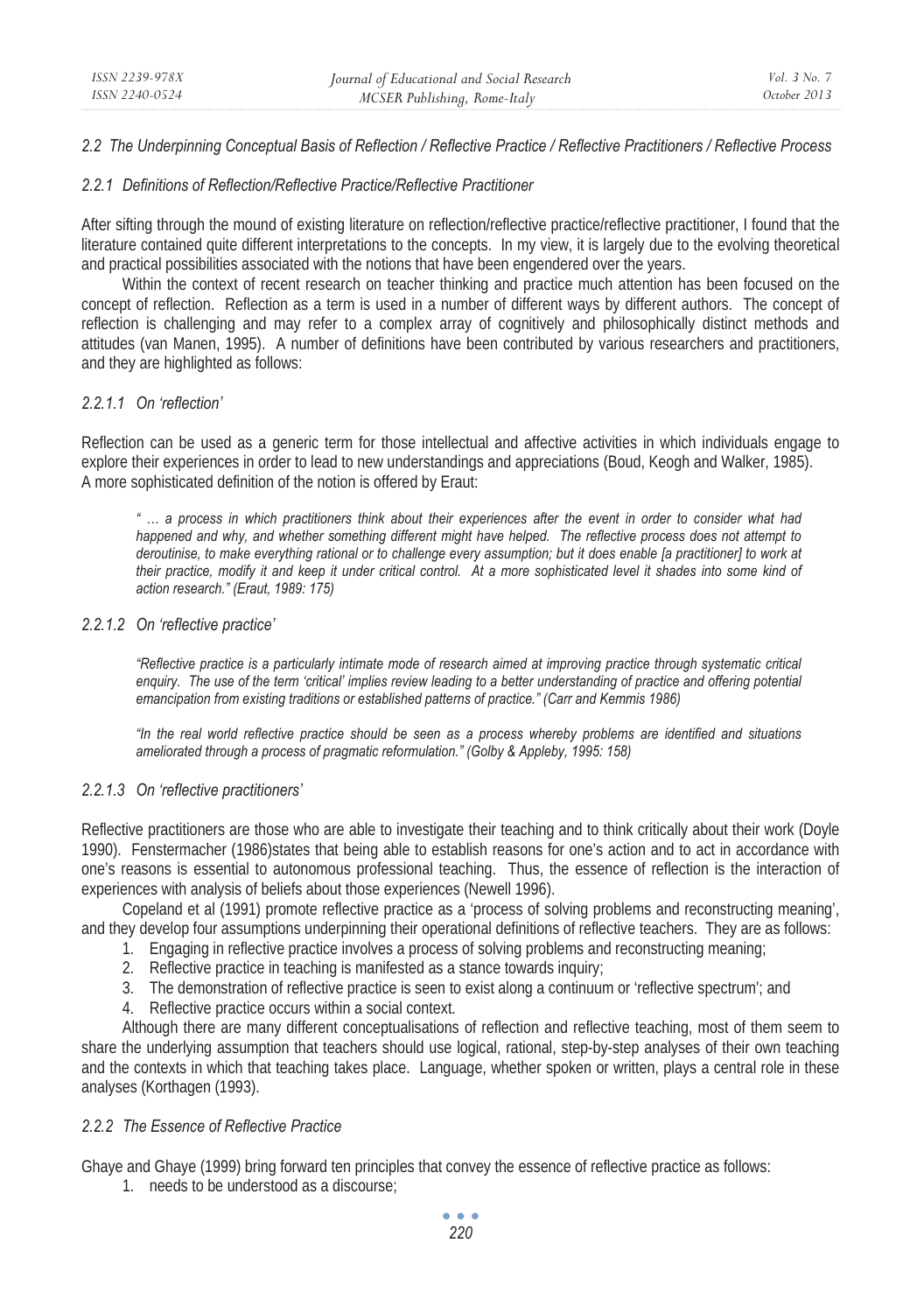- 2. reflective practice is fuelled and energised by experience;
- 3. is a process that involves a reflective turn;
- 4. is concerned with learning how to account for ourselves;
- 5. should be understood as a disposition to inquiry; and
- 6. is interest-serving, when we reflect we are engaging in a process of knowledge creation;
- 7. is enacted by those who are critical thinkers;
- 8. is a way of decoding a symbolic landscape;
- 9. sits at the interface between notions of practice and theory; and
- 10. is a postmodernist way of knowing.

They go on to say that becoming a teacher and continuing our professional development thereafter is a challenging and complex business. Central to this process is our ability to reflect constructively and critically on our teaching intentions, the ends we have in mind and the means we might use to achieve them. At the heart of this process is the reflective conversation, a medium through which we are able to learn from our teaching experiences and question the educational values that give a shape, form and purpose to our practice.

## *2.2.3 Reflection Process*

Boud, Knights and Walker (1985) developed a three-stage model of the reflection process: returning to the experience, attending to feelings connected with the experience and re-evaluating the experience through recognizing implications and outcomes. This model is subsequently been extended into a model for facilitating learning from experience (Boud and Walker 1990; Boud 1993). The essence of this model is that learning from experience can be enhanced through both reflection-in-action, that is reflection which occurs in the midst of experience, and through reflection-on-action, that is reflection after an event. The model illustrates that reflection is grounded in the personal foundation of experience of the learner. Learning occurs through the interaction of the person with his or her learning context and is assisted through the learner his/herself giving attention to observing what is happening in themselves and in their external environment, intervening in various ways to influence themselves and the context in which they are operating and reflecting-in-action continually to modify their observation and interventions.

#### *2.3 Taxonomies of Reflective Practice*

During the last twenty years there has been a growing body of literature and practices which, has sought to identify different levels of reflection for the maximising of teacher growth (Day, 1993). As reflective practice denotes a wide spectrum of somewhat differing orientations and procedures, researchers and practitioners hold different conceptions of the taxonomy of the notion, depending on their own theoretical assumptions and practical applications. Some scholars assert that reflective practice develops in a sequential manner, and the different forms of reflection are thus the different levels in a hierarchy. However, some scholars argue that the different forms of reflection are only the different orientations to reflective practice; they are in fact complementary to one another, and should therefore not be placed in an order of priority or importance. In the following sections I will bring together the various viewpoints, in an attempt to understand the main line of thought of the two polarized approaches.

#### *2.3.1 The 'hierarchy' approach*

Handal (1990), in his Practical Theory, splits the concept of reflective practice into three hierarchical levels, namely, actions (P1); practical and theoretical reasons (P2); and ethical justification (P3). He speculates that given the 'busyness' culture of schools, in most situations teachers spend most of their time planning and acting (constructing practice) at the P1 level, and less on observation and reflection (deconstructing practice) at levels P2 and P3. He concludes that studying critically one's own practice is not yet established.

Hatton and Smith (1995) propose a framework to illustrate the nature of reflection, which indicates a perceived developmental sequence. It recognises that an ideal end-point for fostering reflective approaches is the eventual development of a capacity to undertake reflection-in-action, the most demanding type of reflecting upon one's own practice. The start point is technical rationality, which then moves onto reflection-on-action. They then argue that there are five distinctive forms of reflection, namely, technical, descriptive, dialogic, critical and contextualisation of multiple viewpoints.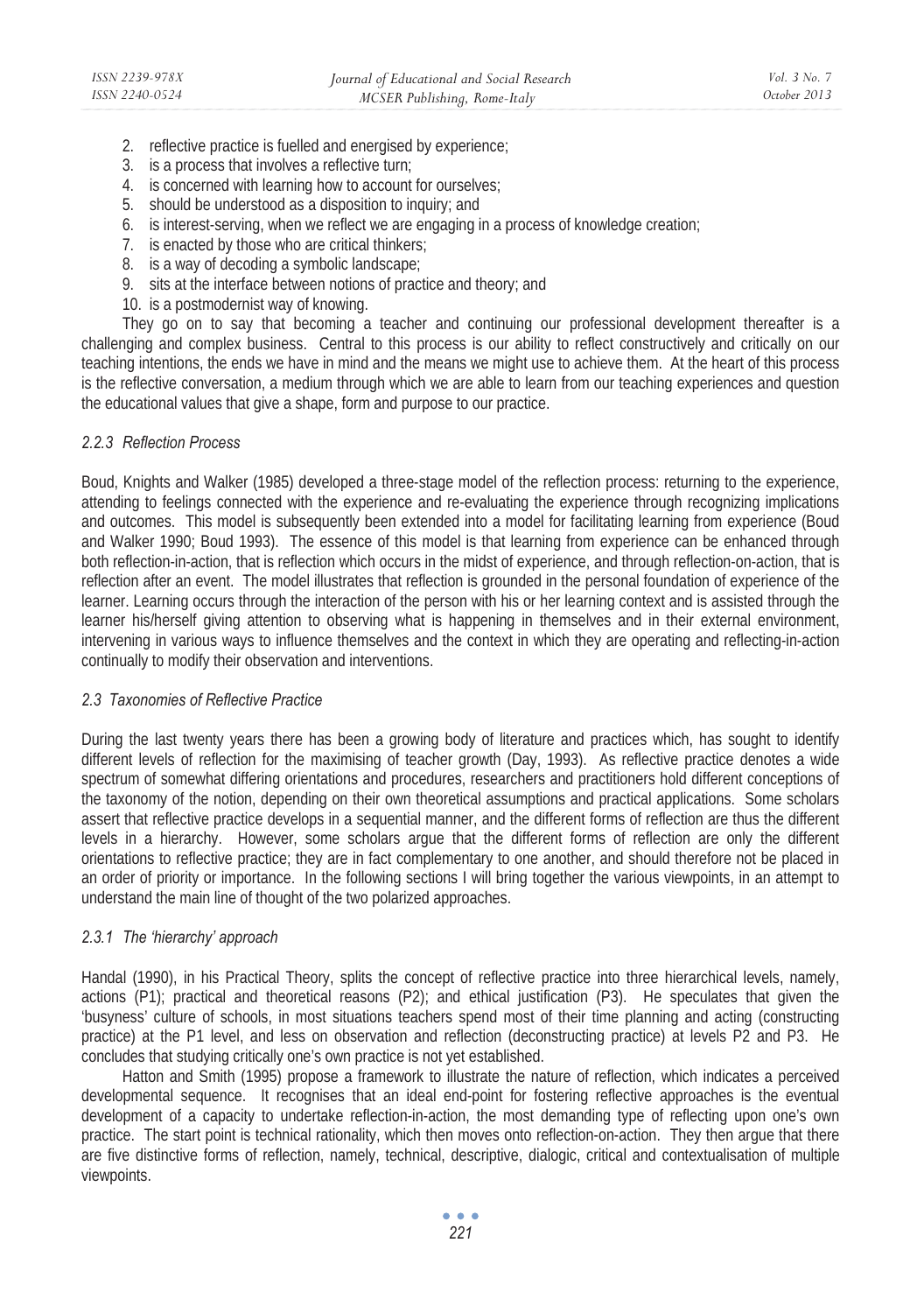## *2.3.2 The 'non-hierarchy' approach*

Schon (1987) distinguishes between two types of reflection: reflection-in-action and reflection-on-action. It is mainatined that reflection-in-action occurs whilst practising, and influences the decisions made and the action taken. Eraut (1994) maintains that due to time factor, reflection-in-action is best seen as a 'metacognitive process' in which there is rapid interpretation of information and decision making in the midst of action. Whereas, reflection-on-action takes place after the event, and although there may still be pressures of time, the interface between thought and action is displaced so there is more scope for trial and experiment.

Eraut, in a critique of Schon's (1983) model of reflective practice, concludes that, "There is insufficient discrimination between the rather different forms of reflection depicted in his many examples; and this overgeneralisation causes confusion and weakens his theoretical interpretations (Eraut, 1994: 145)." He further argues that the concept of 'reflection-in-action' is itself now due for reframing (Eraut, 1995).

Based on specific social science paradigms, and fundamenatal beliefs and values about education, Wellington (1996) puts forward five orientations to reflective practice: the immediate which focuses on the immediate demands and pleasant survival; the technical which focuses on instructional methodologies for maximum efficiency and effectiveness; the deliberative which emphasises personal meaning in an educational context; the dialectic which advocates political liberation; and the transpersonal which centres on universal personal liberation. He stresses that these five orientations are interactive and interdependent, rather than competing views of what is practical, and each orientation contributes to the fully developed educator. Practitioners need to recognise their current level of proficiency and their capacity for growth within each orientation, then they could as a result use reflection as a way to improve their practice.

After going through the two different approaches, I echo with Day's view (1999b) that it is important that teachers engage in different forms of reflection variously during their career lives in accordance with their individual itineraries of professional development, and no single form of reflection is superior than others and teachers must be engaged in all. The different forms of reflection are, therefore, parts of a continuum, instead of different levels in a hierarchy.

#### *2.4 Facilitating Conditions/Strategies for Reflective Practice*

The encouragement of reflective practice requires more than debriefing or introducing a new topic into the curriculum; it requires finding appropriate ways to build the notions into the processes of teaching and learning (Boud and Knights 1996).

#### *2.4.1 Strategies / techniques*

A number of strategies have been identified as facilitative to reflection, for instance, the use of learning journals and learning partners (critical friendship), debriefing activities, critical incident analysis, autobiographical work, the creation of concept maps, action research and various forms of computer-based dialogue (Boud, Keogh and Walker 1985; Zeichner 1986; Holly 1989; Rosenthal 1991). These strategies are generally conceptualised as carrying the function of 'turning experience into learning' (Boud, Keogh and Walker 1985) or providing students with the opportunities to process their experience to generate alternative ways of viewing a situation and achieving new appreciations or understandings. Students are encouraged to return to their own experiences in class and outside and focus on what these events mean to them. (Boud and Knights 1996).

Hatton & Smith (1995) argue that although numerous approaches are claimed to foster reflection, there is little research evidence to clearly show whether they are effective or not. They identify four broad strategies, namely, action research projects, ethnographic and case studies, microteaching and other supervised practicum experiences and structured curriculum tasks. Other more specific techniques include various versions of reading fiction and non-fiction, oral interviews, and writing tasks, such as keeping journals, personal narratives, student metaphors for teaching, or reflective essays drawing on practicum experiences.

They further point out that time is required for reflective capacities to develop, so that essential metacognitive skills can be acquired. It is necessary to adopt a developmental approach in programmes of teacher education. A suitable and relevant knowledge base needs to be identified, one which helps intending teachers first understand then apply concepts of reflection to their own teaching. Student reaction to demands for reflection must be anticipated. Issues relating to the structure and ideology of total programmes need to be addressed, in order that the development of reflection might be encouraged. Assisting teachers to develop reflective skills requires attention.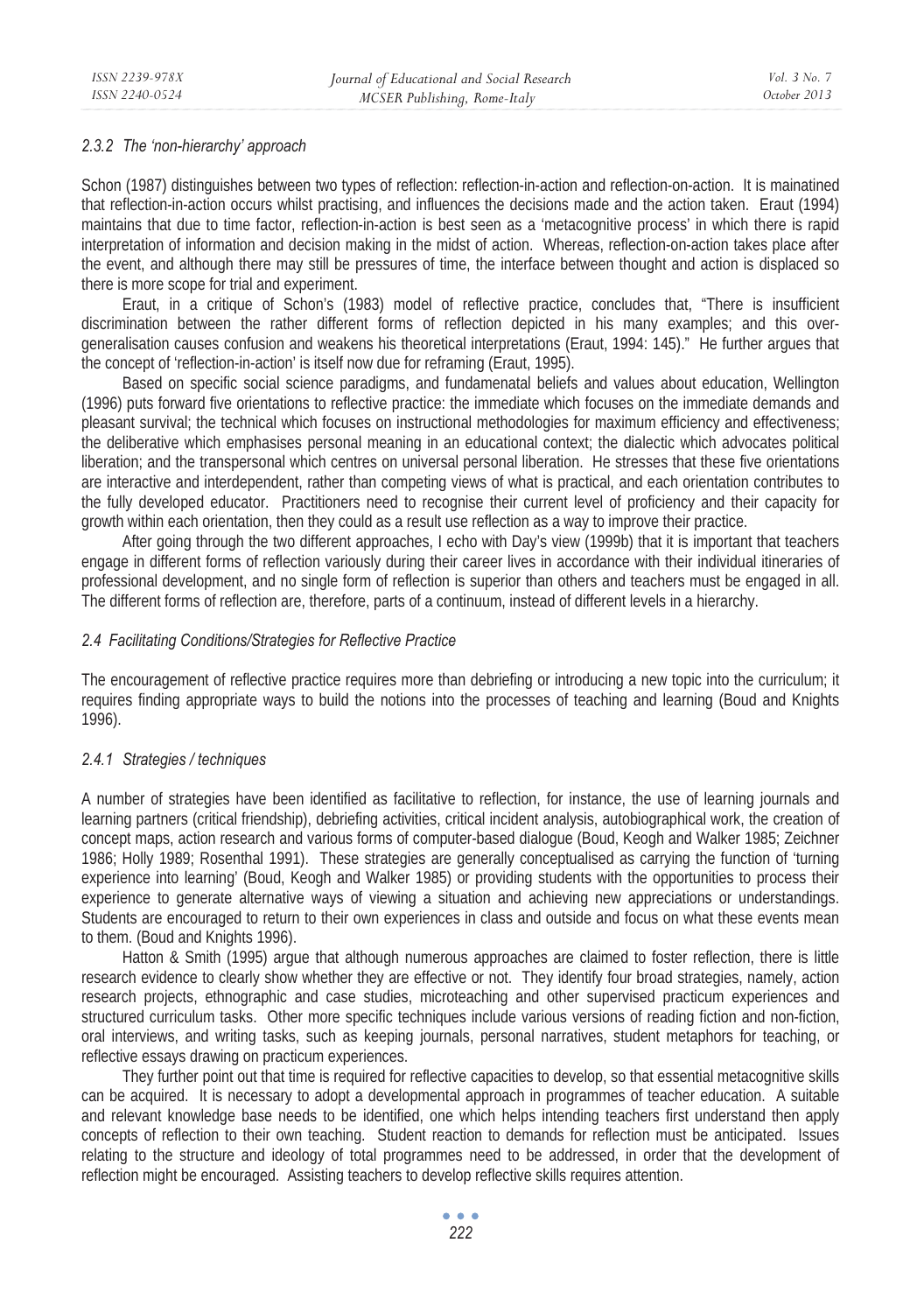## *2.4.2 Climate / context*

Boud and Knights (1996) notes that it is useful to create an effective climate for reflection hinging upon learners' active engagement in learning. They suggest the following means that are necessary for establishing a productive climate for reflection:

- 1. Articulating an educational rationale for the process;
- 2. Introducing a simple exercise to illustrate reflection;
- 3. Providing an opportunity for students to clarify their understanding of the idea;
- 4. Introducing a framework or model to aid thinking about elements of reflection;
- 5. Modelling a reflective approach in one's own presentation of the idea;
- 6. Identifying areas of the process that students can make their own;
- 7. Providing time; and
- 8. Treating reflection as a normal activity.

## *2.4.3 Necessary conditions*

To facilitate reflective thinking, Dewey (1964) asserts that besides knowledge of reflective methods, it is also necessary to develop certain qualities or traits of character such as open-mindedness or sincerity, wholehearted or absorbed interests, responsibility, as well as a habit of thinking in a reflective way.

Argyris and Schon (1974) suggest that theoretical ideas about teaching and learning are likely to stimulate, build and sustain reflection and professional conversations by providing a framework for dialogue.

Day (1993) argues that reflection is a necessary but not sufficient condition for professional development; it must be accompanied by confrontation either by self or others, in the form of active, planned and skilled challenge and support, if development is to occur. He also claims that as reflection is essential in the learning life of the teacher, partnerships and coalitions within collaborative cultures are necessary to support opportunities for the different kinds of reflection so as to foster professional learning cultures. He further argues that besides peer partnerships and networks, collaborative partnerships upon principles of equity with academics of higher education for intellectual, affective and practical support will make relationships between reflective practice, change and improvement explicit (Day, 1999 b).

#### *2.5 Impediments to Reflective Practice*

According to Jersild (1955), teachers in general are reflective practitioners who strive to develop and grow as persons and professionals. However, in day-to-day professional lives, this notion is not always readily apparent or easily realised. What makes true reflection in action difficult is that life in classrooms is contingent, dynamic, and ever-changing: every moment, every second is situation-specific. Moments of teaching are ongoing incidents that require instant actions. Hatton & Smith (1995) also remark that reflection is not generally associated with teacher's work, which is seen to be about immediate and pragmatic action.

There are thousands of publications on the topic of reflection in educational contexts variously exploring characterisations, forms, purposes, and rationales for reflective practice, and offering suggestions for how to engage in reflective practice, when, where, and with whom. However, Cole (1997) observes that there exists a theory-practice rift. She further notes that it seems that, no matter how much attention we have paid to exploring the concept, overall we have not helped teachers be reflective practitioners.

Cole's view is supported by Day. The problems in sustaining reflective practice have been well documented in research on the busyness of school work; the pressures caused by increased bureaucracy due to new forms of accountability; the difficulties of self-confrontation which challenges beliefs and practices that have become valued routines and may lead to possibilities of potentially uncomfortable, temporarily disruptive change processes (Day, 1993). In addition to these, cultures in schools which often discourage disclosure, feedback and collaboration act as potential barriers to participation in all forms of reflective practice (Day, 1999b).

Day (1999b) highlights the following factors as impediments to reflection: (1) little time is available; (2) most teachers' learning is incidental, occurring in the classroom; (3) teachers' learning lives are characterised by fragmentation and discontinuty; (4) direct classroom experience seems to be the principle means for learning; and (5) few schools or individual teachers routinely plan for intervention by others into their natural learning lives for the purpose of peer assisted learning.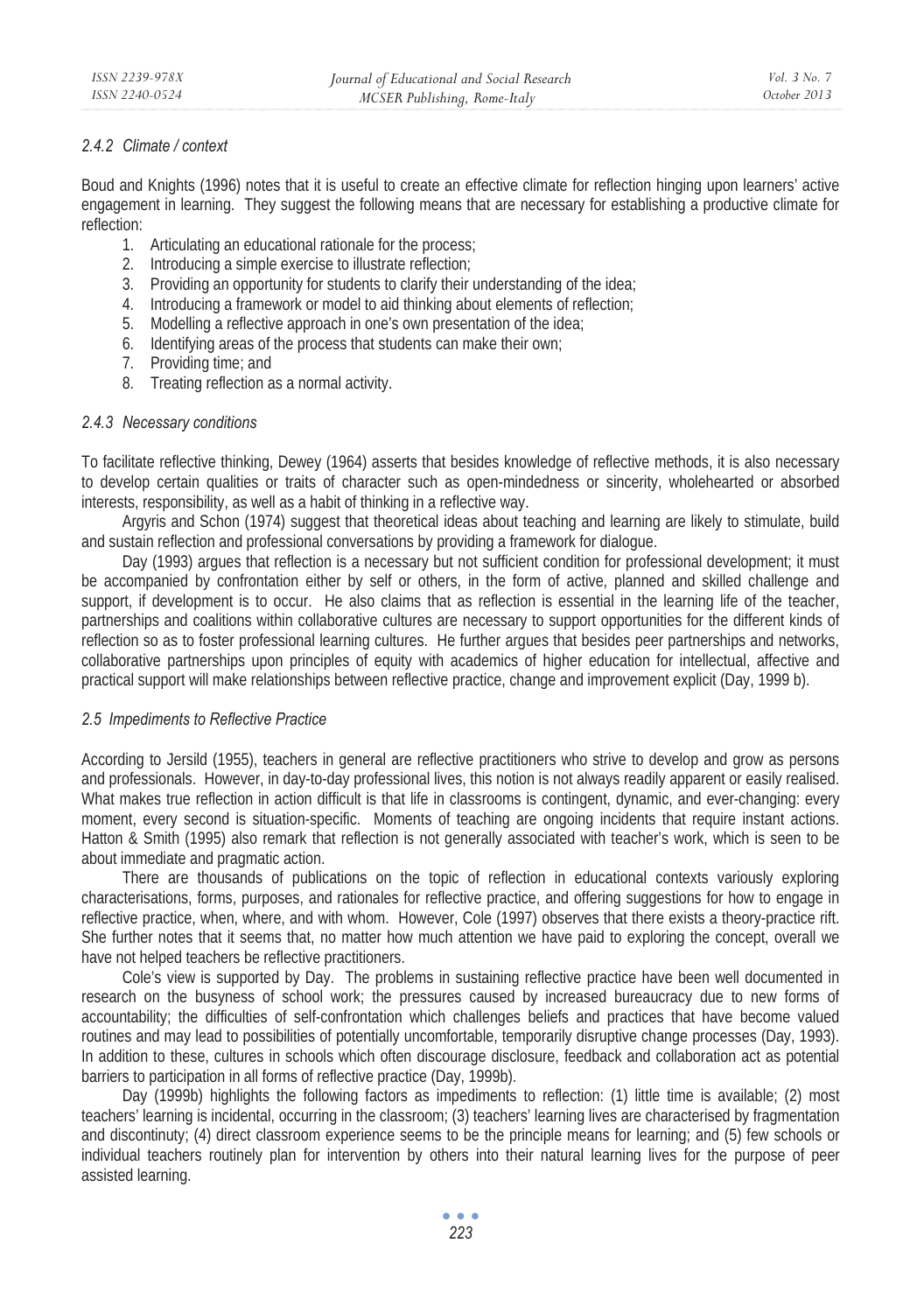#### *2.6 Criticism of Reflection/Reflective Practice*

Recent literature emphasising reflective practice spans a broad range of professions, disciplines, methodologies and applications. A lot of claims have been made on the central role that reflection plays in the professional development of teachers. However, I would say most of them are on the intellectual plane only, and basically axiomatic, instead of empirical, by nature. The scene is somewhat murky, according to Day (1993, 1999) as to how reflection may lead to change. He remarks that:

*"We do not know very much, for example, about how it is that teachers make decisions based upon reflection or how to judge the quality of the decisions in action, how to ensure that the reflective process really can lead to empowerment." (Day, 1993: 90)* 

He further notes that,

*"Whether most teachers engage in systematic reflection which contributes to their development and capacity to improve the quality of learning opportunities for students remains an open question." (Day, 1999:1)* 

Similarly, a number of American researchers identify reflection as being an essential part of learning which itself is under-researched. They put it:

*"For all the popularity of reflection as an appropriate stance for professional educators, there is little research evidence that relates reflectivity to other conditions in teachers' professional lives. An examination of the literature reveals a general assumption that reflection in professional behaviour is desirable but very little guidance as to how confidently to determine that reflective behaviour exists." (Copeland, et al: 1991)* 

To conclude, reflection is a more problematic concept than is generally considered and that there is a need for critical debate about the nature of reflection, its role in learning and its inclusion in university courses. The literature on the subject is growing rapidly, but a lot more systematic work is required before we can really confident that the particular practices currently being adopted are having the influences we desire (Boud and Knights 1996: 32).

## **3. The Research Study**

#### *3.1 Objectives of the Study*

Although there is considerable current interest in reflective practice, the subject has thus far been under-researched, according to a number of researcher-practitioners (Copeland et al 1991; Griffiths & Tann 1991; Boud & Knights 1996; Day 1999). The objective of this research study is not to develop knowledge that can be used to theorise or make generalisations for wider applicability, but to contribute to increased understanding of the various viewpoints on reflective practice held by adult educators. According to Elbaz-Luwisch (1997), this search for a knowledge that empowers rather than making possible prediction and control, is a significant reconceptualisation of the purpose of educational research.

Four objectives are set to guide this research study.

- 1. To investigate adult educators' attitude towards reflective practice;
- 2. To investigate if there is a disparity between adult educators' attitude and their actual practices;
- 3. To explore factors that affect adult educators' involvement in reflective practice; and
- 4. To explore the problems and possibilities.

## *3.2 Research Questions*

My survey sought to elicit adult educators' reaction to the following research questions.

Research Question 1 Do adult educators hold positive attitude towards reflective practice? Research Question 2 How do adult educators perceive/understand reflective practice? Research Question 3 Do they practise what they believe?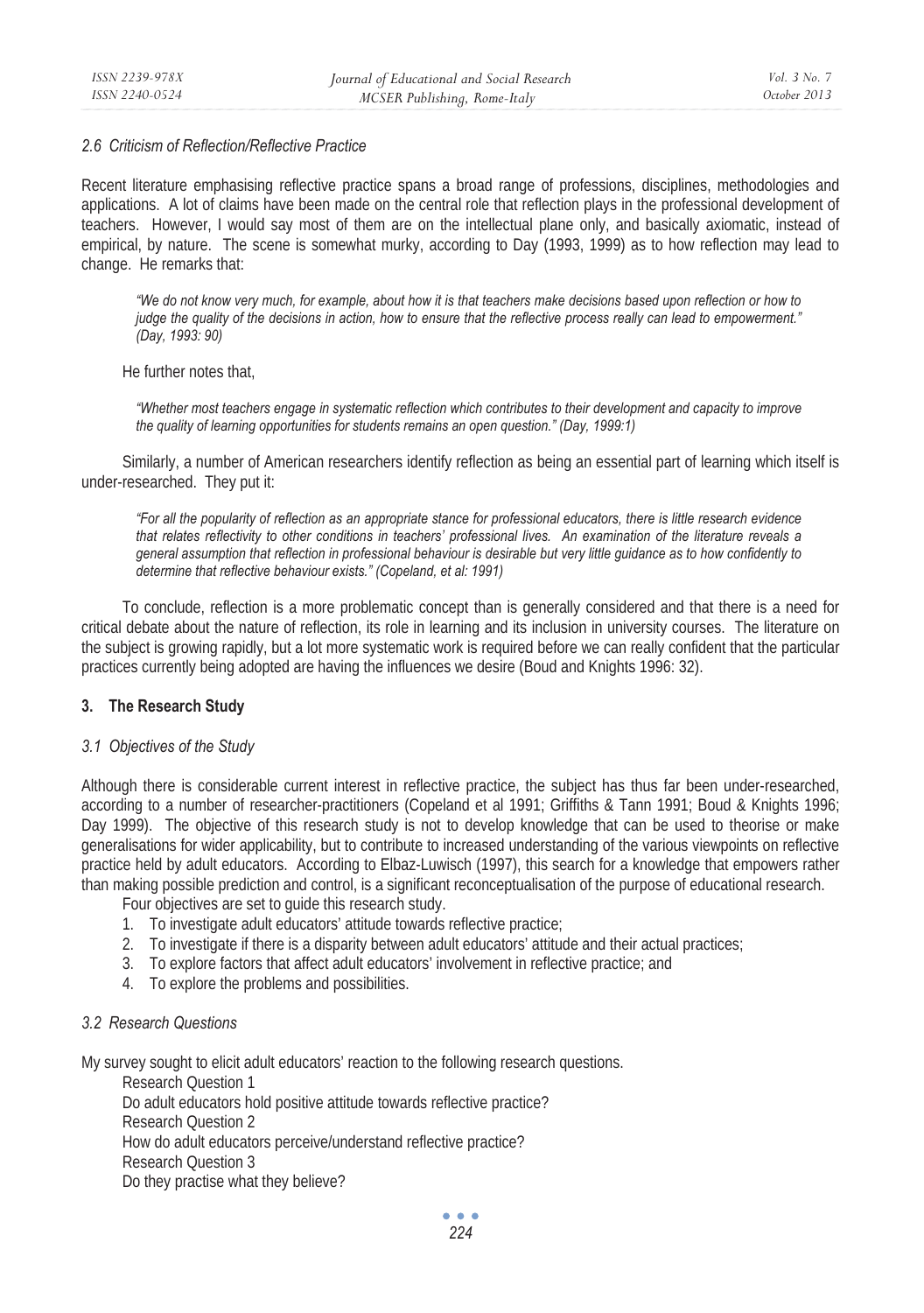Research Question 4 What are the problems and possibilities?

#### *3.3 Methodology and Procedure*

Due to the relatively short time-scale, I had to keep the study within a practicable limit as far as possible. I adopted qualitative research method for this study, which involved individual and focus group interviews with the target group by stratified purposeful sampling.

The research site was an adult education institution in North Cyprus. Approval was obtained from the management prior to the survey. In order to enable triangulation of data sources (Denzin, 1970), two samples were drawn from the senior administrators; three from the assistant administrators; and four from the teaching personnel. The profile of the interviewees is depicted in Appendix 1.

Both the focus group interviews and individual interviews were semi-structured and guided by a framework based on four core questions (Appendix 2). Individual interviews were conducted to six of the respondents. Four out of the six individual interviews were conducted face to face and two over the telephone so as to accommodate the many different time-scales of the respondents. The telephone interviews were done upon the request of the interviewees for the reason that they could not find time to meet the interviewer. A focus group interview was conducted to three of the respondents. The original idea of conducting a focus group interview was to save time and to obtain a wider range of opinions however, it produced an effect far from its original intended purpose.

In order to make the interviews more fruitful, I conducted a pre-interview survey whereby all the interviewees were asked whether they had knowledge about reflective practice and how they learned about it. Only the two senior administrators indicated that they had come across similar terms, like reflection, reflective thinking, before. Consequently, I requested the respondents to read two articles, namely, 'The Nature of Reflection-on-practice' by Ghaye and Ghaye (1999), and 'Reflection: A necessay but not sufficient conditions for professional development' by Day (1993) so as to give them some idea about the subject prior to the interviews.

At the beginning of the interviews, the respondents were fully briefed of the purpose and value of the research study, the promise of anonymity, and the confidentiality of discussion. Considering the psychological effect of taperecording on the interviewees (Bell, 1999) during the interviews, I employed the note-taking method for recording their views.

#### *3.4 Analysis*

*3.4.1 On the understanding of reflective practice and its significance to educators:* 

According to the pre-interview survey, a great majority of the respondents demonstrated no or little knowledge of reflective practice. One senior administrator recalled that he came across a similar term, 'reflection', when he was at seminary [SA1]. Another senior administrator recalled that he dealt with the topic 'reflective thinking' when he was on his doctoral programme [SA2]. The rest of the respondents indicated that they had never had any systematic inquiry into the subject, but they regarded it as a generic term and a common practice shared by all educators who were serious about their work as well as the development of the profession.

Some respondents claimed that reflection was important to personal as well as professional growth.

*"I taught in a secondary school before. Now as an adult educator, I have to be well aware of the difference between pedagogy and andragogy. This could only be achieved through constant reflection on my own practice. It's very important for my personal and professional growth" [T4].* 

The assistant administrators echoed with the teacher's view on professional development.

*"There are different levels of reflection, and each of which could contribute to professional development" [AA1]. "Reflection is necessary for the improvement of practice" [AA2]. "It's a longstanding common practice for professionalism" [AA3].* 

Two of the teachers used reflection as a tool for evaluation.

*"I think we engage in reflection every day and it is an on-going exercise for improved practice. I use it as an evaluation*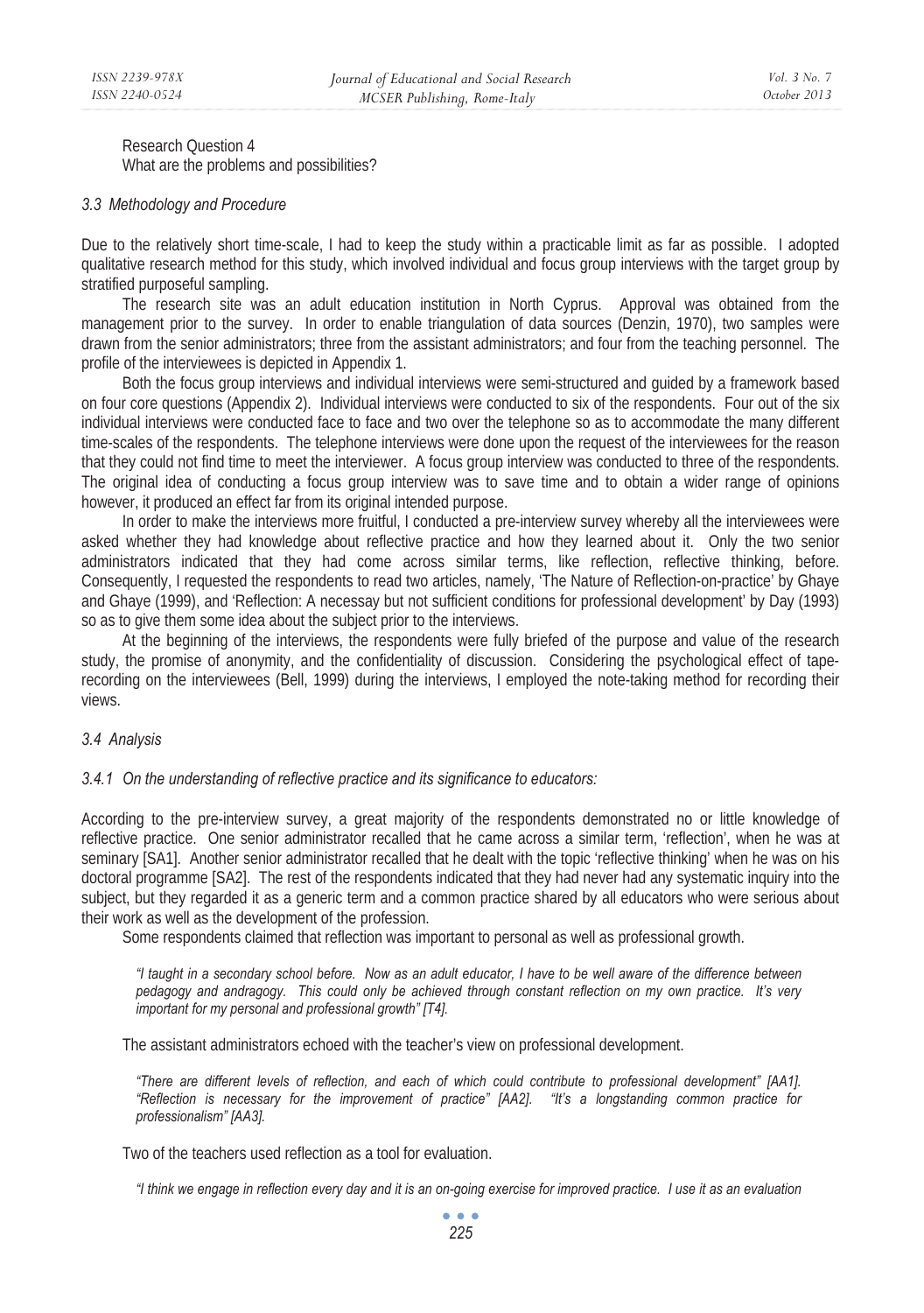*tool for my teaching performance" [T1].* 

*"Reflective practice is necessary for development, and it is particularly useful for self-evaluation" [T2].* 

Besides as a means for evaluation, two teachers expressed that reflection should be related to research.

*"In my opinion, reflective practice is not just arm-chair meditation; it should be related to action research. It is a systematic, structured, scientific activity hinging upon a strategy and with a well-defined purpose" [T2].* 

*"Reflection is a mirror. Its images develop from other people's comments, both students and colleagues. It could further develop by using research as a means for solving the practical problems in the workplace" [T3].* 

The senior administrators regarded reflective practice as an important means to manage change and re-orient practice. One of them revealed that reflective practice could challenge routine practice and help us keep abreast with the rapidly changing world.

*"I believe reflective practice could help us be conscious of the applicability of pre-set values and assumption, as well as taken-for-granted practices in a rapidly changing world" [SA2].* 

The other senior administrator held a similar view.

*"At a secular level, reflective practice is a critical inquiry into our own practices as adult educators; at the metaphysical level, it is a drive for the improvement of mankind. It not only helps us confront new challenges; but we could also overcome human weaknesses through opening ourselves to critical inquiry. In the field of education, there are many conventional practices. As we move to the knowledge society, we have to response promptly to a multitude of changes, at both micro and macro levels. In fact, success in change is inextricably linked to reflective practice " [SA1].* 

#### *3.4.2 On the involvement in reflective practice:*

All the respondents indicated that they engage in different forms of reflection variously in their course of career. They also note that the degree of rigorousness of the various form of reflection is, to large extent, determined by the capacities that they undertake. One teacher revealed that:

*"As a teacher, I engage in the descriptive type of reflection nearly after every lesson, and the receptive and interactive types of reflection with my colleagues comes naturally whenever we have sharing about our teaching. Starting from this term, I have been seconded to the Education Department, undertaking a special research project on 'Drama in Education', which aims to promote drama education in North Cyprus. I have to design the curriculum, deliver pilot classes and conduct a survey to collect feedback. This project enables me to move from the classroom to the wider context. It's natural that more critical type of reflection will be involved" [T1].* 

The assistant administrators expressed a consensus view on the effect of reflection due to capacity:

*"We do engage in different forms of reflection. However, we are the middle management and are expected to execute instructions only. We are not at the policy-making level, it seems that no matter how deep we involved in reflection, we won't be able to effect any changes" [AA 1, 2 & 3].* 

*"Basically, I concern what happen in the classroom more than anything else. So I reflect a lot upon my teaching. The impact of the education reform has done me least; it doesn't affect me too much" [T3].* 

However, a number of respondents indicated that the recent education reform has led them to engage more in the critical type of reflection.

*"As the Government invites responses to the reform agenda regularly, and the senior management demands reformdriven action plans, often we have to reflect critically on ways to improve education and how to lobby the Government in its policy formulation; how we could manage the changes that are advocated; and in what ways we could best partner with the Government" [SA1].* 

*"The education reform has already implemented for one year. It advocates a lot of new concepts in education and* 

 $\bullet$   $\bullet$   $\bullet$ *226*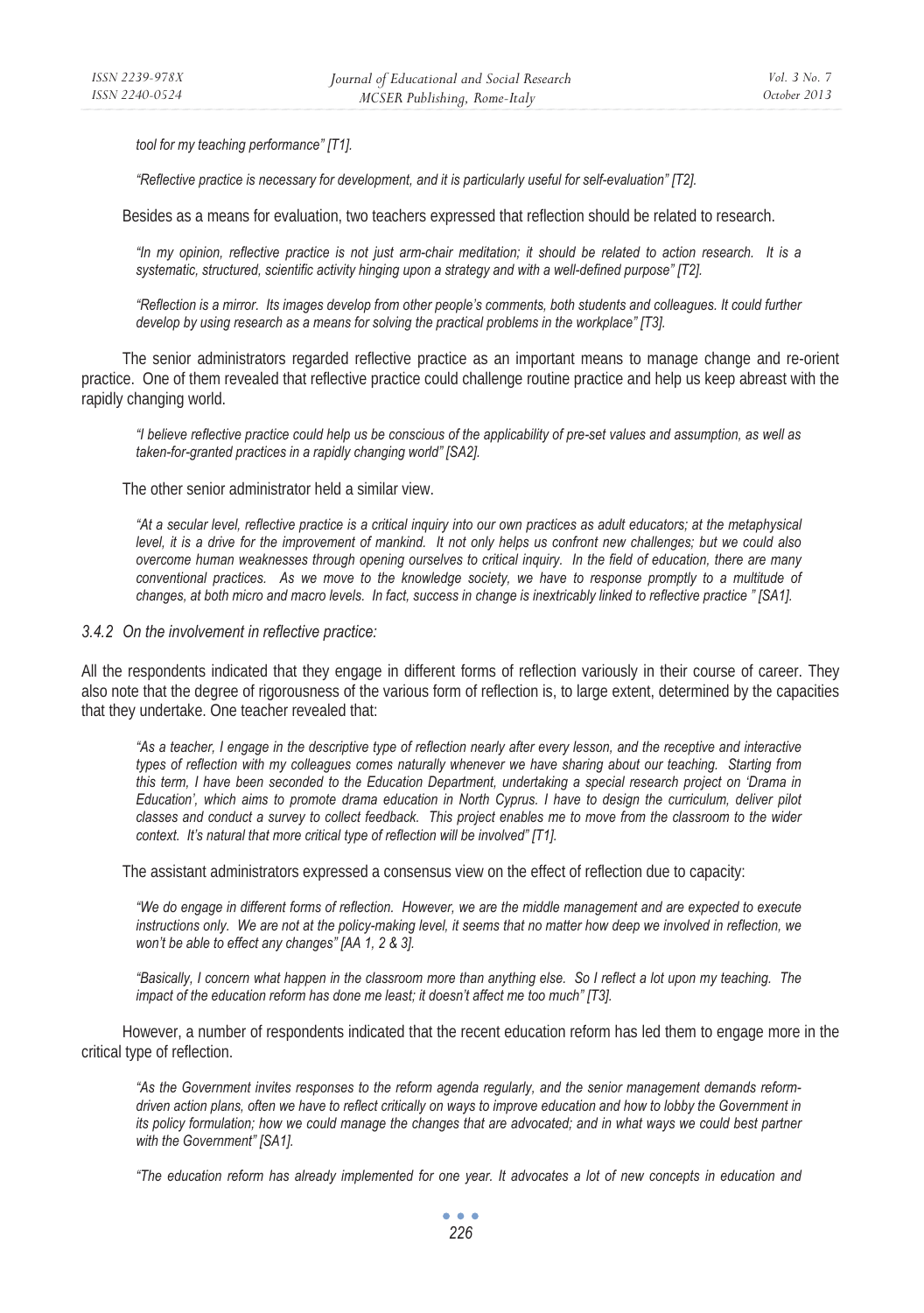*pedagogic innovations. In the past year, I found myself engaged more in critical inquiry into my own practice in line with what are upheld in the reform proposals" [T4].* 

A teacher indicated that he has the practice of keeping a learning journal and showed his appreciation to the degree of autonomy and the support rendered by the institute.

*"I write diary on my teaching every day. My motto is 'today's self is better than yesterday's, and tomorrow's is better than today's'. I enjoy recording every bit of my reflection in the diary: the students' feedback; self-evaluation; comments from colleagues; learning from various sources, etc. I do engage in various forms of reflection. I appreciate the high degree of autonomy in teaching and the support from the institute" [T2].* 

A senior administrator claims that reflective thinking is generated by the desire for genuine communication, and levels of reflection are related to career life stages.

*"Reflective practice are both means and ends. If we look for genuine communication, it's quite automatic that we will*  engage in reflection thinking. According to my own experience, levels of reflection are closely linked with practice; *different levels of reflection and career life stages are inter-related. " [SA1].* 

However, another senior administrator put forward an opposing view on whether there is a hierarchy in reflection:

*"The different forms of reflection are not in a linear progression. We engage in different forms of reflection, depending on contexts and needs" [SA2].* 

#### *3.4.3 On the problems and possibilities*

Nearly all respondents expressed that time is a crucial factor to the involvement in reflection. Some respondents expressed their frustration that:

*"I know it very well reflection carries an important impact to the improvement of the quality of education, but I always*  lack the time to reflect. I have to take up 24 teaching hours a week and my workload is too heavy. I'm glad that I am *now seconded to the Education Department, I should have more time to reflect" [T1].* 

*"We are always overloaded by the routines. As we expand our service due to the increasing size of the learners, we have to strive for resources and take note of the budget all the time. Whenever we gather together, we handle those immediate matters first, and reflection in the form of challenge and debate is obviously not the priority task. Time is definitely an impediment and the ever increased team size also makes opportunities for collective reflection difficult" [SA2].* 

*"We are always occupied by a multitude of tasks, and it's difficult to set priority. Time is definitely insufficient for the*  completion of all the tasks in an effectual way. It seems a matter of course to put reflection aside when there is a more *urgent matter to settle. Other competing commitments of life also reduce the opportunities to reflect" [AA2].* 

Other respondents indicated that besides time, there are other factors affecting the involvement in reflection:

*"Whether reflection-on-practice works depends largely on personality maturity and it also links to life stages. I think other factors, such as resource support, opportunities available, and supportive mechanism in place, can also facilitate reflection [T2].* 

*"There should be more dialogues within and between different levels of the staff, so that we could facilitate one another in reflection-on-practice through better communication. We have already institutionalised a number of measures, like the annual Reflection Day/Camp for the administrators and assistant administrators, and regular brain-storming sessions at all levels" [SA1].* 

A teacher expressed her wish for institutional support for teachers as well:

*"I think it'll be great if there's a Teachers' Development Day/Camp. Just an occasion for us to gather together, share our problems and work out solutions. A chance to retreat collectively is important for development and growth" [T3].*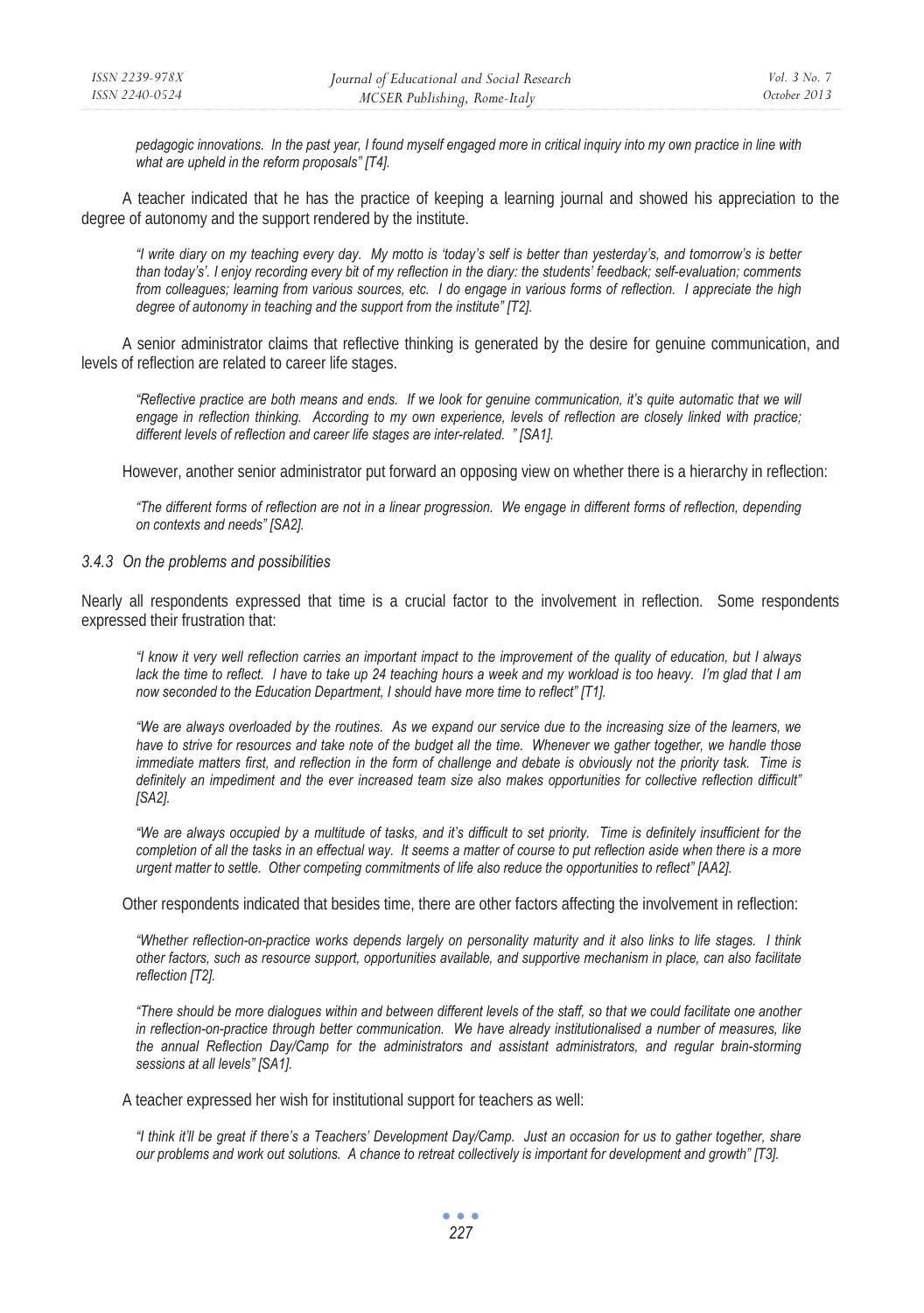An assistant administrator who is responsible for organising programmes for the purpose of reflection mentioned the difficulties that she encountered and expressed her view on the issue of whether these activities should be mandatory:

*"The contextual factor is important to promote and maintain the spirit of reflective practice. It's also necessary to*  engage in some sort of research for the practical benefit of learners. I am responsible for organising the annual reflection camps and the sharing sessions on the mutual search for meaning of life, but the response is not very favourable because the participants think that these activities are not immediately useful to them. I am increasingly of the view that reflection must be spontaneous; and it cannot be imposed. We should provide the opportunities, but it *should be on a voluntary basis, and it should not be mandatory" [AA1].* 

A teacher offers the following view, which perhaps serves as an answer to the issue of whether participation in 'officially organised' reflective activities should be voluntary:

*"It's important that the Agency supports reflection-on-practice through concrete measures, like organising meaningful activities. I have to admit that I'm not too sensitive to changes in the wider context and I hope the Agency could play an auxiliary role here. If reflection-on-practice could be done in groups, it's more likely to achieve shared vision and promote mutual understanding, which will, as a result, lead to improved practice. However, the themes and tasks of these programmes must be carefully chosen. They must fulfil the needs of the participants, otherwise no significant impact will result" [T1].* 

A senior administrator holds a similar view:

*"We do have a range of opportunities to facilitate our staff to engage in reflection. Depending on life experiences and mindset, some people may need more focused activities, whereas some favour broad-based ones. However, the focus for each activity must be clear and the process more interactive" [SA2].* 

A number of respondents pointed out the importance of partnership:

*"I find it more fruitful if I could have support from my colleagues, and ideally, if we could collaborate during the course of*  reflection. I think reflective practice works best in a form of collegial partnership, and it should be much better than on *individual basis" [T3].* 

*"The presence of critical friends to challenge critically, but in a supportive manner, during the process of reflection is crucial. I wish I could have a mentor. Actually, I am trying to form some sort of informal network among colleagues. As we share a common ground and encounter similar problems, I think we could support one other in a lot of ways" [T4].* 

*"Critical friends can play a facilitating role in reflective practice. As it is a collaborative relationship, we need interpersonal intelligence to maintain it" [SA1].* 

*"Colleagues with shared vision and value are important stimulus and support to reflection" [SA2].* 

#### **4. Conclusion**

The findings of this research study indicate that all the respondents, irrespective of their positions held, have a favourable attitude towards reflective practice, despite the fact that most of them have never had any systematic inquiry into the subject. Their interpretations to the term are based on their understanding and knowledge derived from their practices. They all regard reflective practice as an important means for personal and professional growth. They also point out that it could also help us challenge routine practice and keep abreast with the rapidly changing world.

All the respondents have engaged in different forms of reflection variously in their course of career, and a particular form may be more prominent due to capacities. However, some claim that the different forms of reflection are in a hierarchy and related to career life stages, and some think otherwise. Some respondents claim that research is an effective way to facilitate reflection-on-practice.

Although the respondents are eager to engage in reflective practice, sometimes they fail to do so due to various constraints. They regard time as the major impediment to reflection-on-practice. When there are some other tasks/jobs, which are more pressing, they tend to surrender to the competing commitments at work or of life.

There are some conditions necessary for effective reflection-on-practice to take place, for example, personality

 $\bullet$   $\bullet$   $\bullet$ *228*